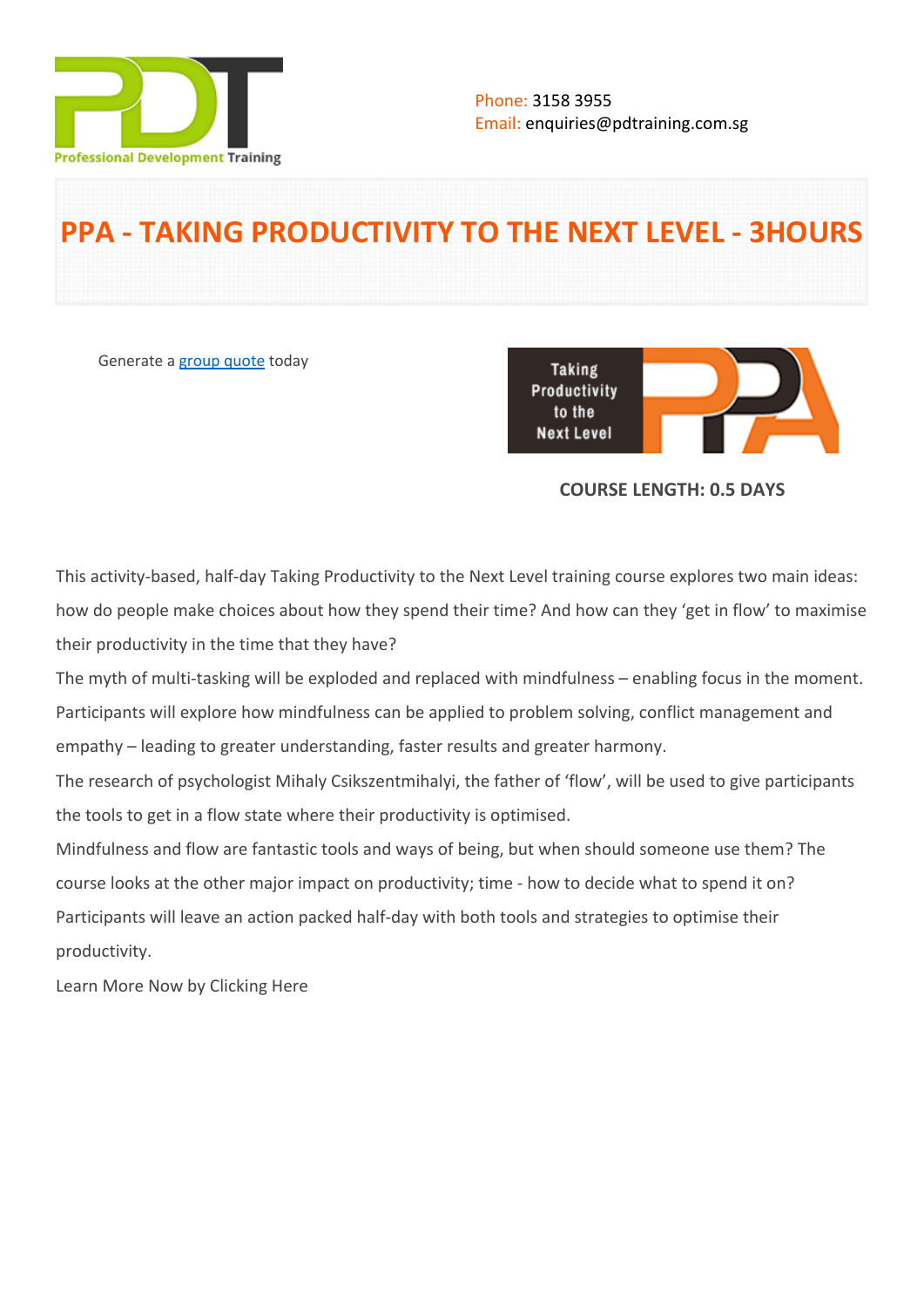## **FOREWORD**

## **Maximising Productivity, Proactivity and Quality**

In this half-day, workshop-style training session we explore the concept of "Multi-tasking" and how a better approach to improving productivity is to replace 'multi-tasking' with 'mindfulness' and focus on being 'in the moment'.

Next we explore the concept of 'flow' and how to best align yourself with being 'in the flow' when conducting work-related tasks. The lesson touches on how managers can improve the 'flow' of their team members.

Finally we consider on the concept of 'time' and how to avoid procrastination while focusing on, and developing priorities, which aid in maximising both personal and team-based productivity while improving the quality of outcomes at the same time.

PD Training's new signature series program - Productive People Advantage brings together the best activity-based learning, incorporates practical workplace tools, and leverages the latest research in neuroscience, psychometric profiling and emotional intelligence in new ways to develop and measure previously elusive to target or measure capabilities.

In collaboration with our clients, trainers, participants across the globe and our research & development partners (The OrgDev Institute and Leading Dimensions Consulting), PD Training has developed Productive People Advantage (PPA), designed for the needs of today to prepare your people and organisation to have a sustainable advantage tomorrow.

In conjunction with the other PPA courses, this helps give people and organisations a competitive advantage through more productive people.

### **OUTCOMES**

# **This Course will provide practical skills and techniques to help people improve their workplace performance in the following areas:**

- Communicate Effectively
- Customer Focus
- Innovation and Creativity
- Engagement and Performance
- **•** Increased Collaboration
- Value Diversity
- Deliver Results
- Engagement and performance